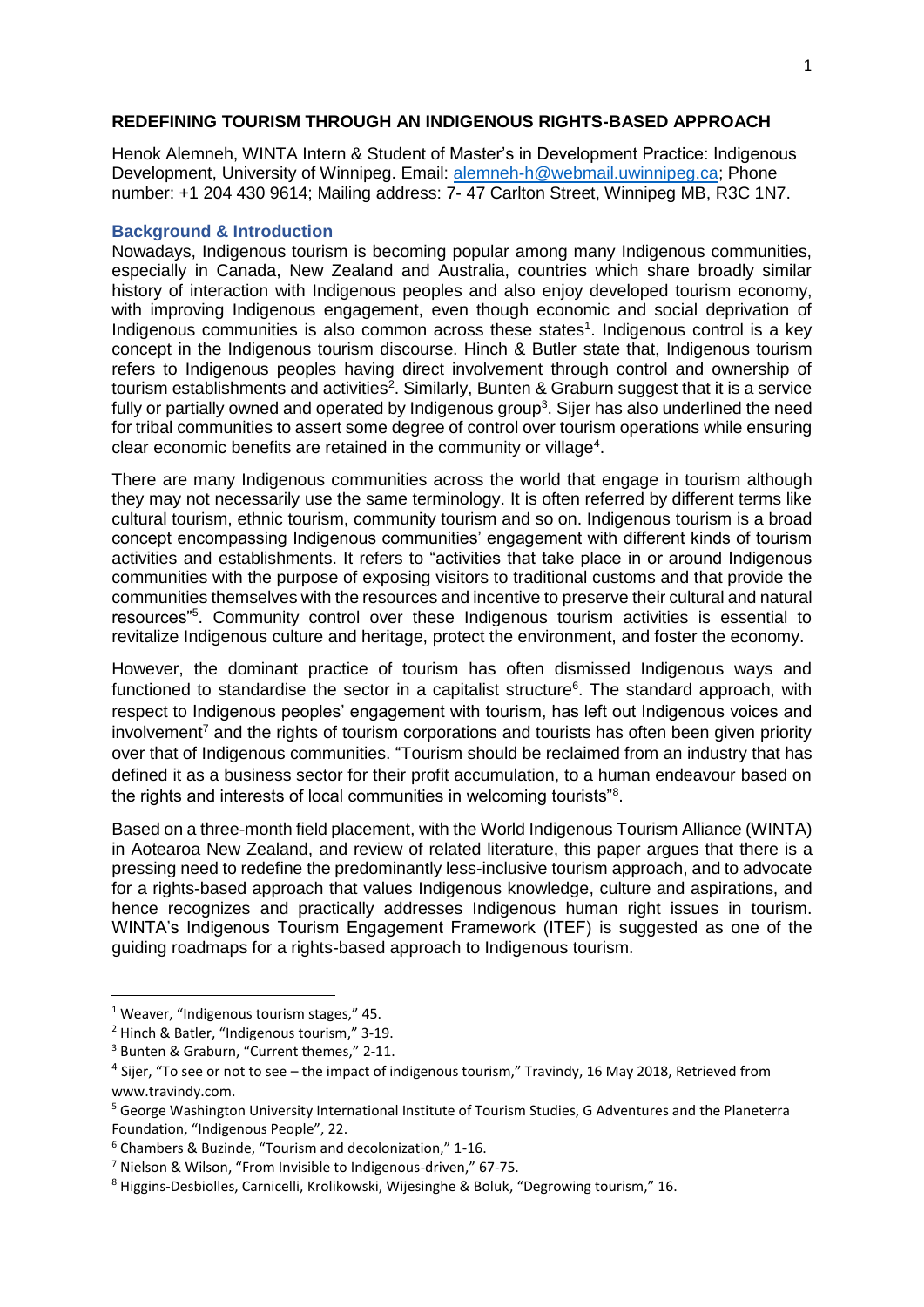#### **Why rights-based engagement?**

As Bauer states, Indigenous tourism is vulnerable to exploitation<sup>9</sup>. Violations of Indigenous rights at tourism destinations and protected areas have been serious problems<sup>10</sup>. An earlier study<sup>11</sup> pointed out that involuntary display of Indigenous communities as tourist attraction may continue as long as Indigenous peoples lack legal freedom, access and control over Indigneous tourism planning, management & development. These rights have often been disregarded in the name of development<sup>12</sup>. There are still systematic colonial challenges, continuous threats to Indigenous culture and land as well as objectification of people by outsiders through development activities like tourism, although there is some progress in recognition of Indigenous peoples' rights<sup>13</sup>.

Sijer provides two cases of recent examples of growing exploitation by tourism businesses such as tour operators often looking for shortcuts to make profits off of Indigenous tribes in the Amazon jungle in places such as Peru, and in India's Andaman Islands, where tour operators are offering 'human safaris' in the land of the recently-contacted [Jarawa](https://www.survivalinternational.org/tribes/jarawa) tribe<sup>14</sup>. In Thailand tribal villages, tour operators often make decisions, about which villages to visit, by themselves without much say from the local communities<sup>15</sup>. These cases indicate that the profit of outside tourism corporations and the needs and expectations of tourists is often prioritised over the rights of the local communities as Mowforth, Charlton, & Munt<sup>16</sup>also suggested in their study about Indigenous peoples and tourism in Latin America and Caribbean.

Looking from a more strength-based perspective, it is important to note that tourism can reinforce connections to land, cultures, and identities<sup>17</sup>, and hence revitalize and preserve Indigenous knowledge, culture and traditions. Tours involving Indigenous heritage, culture and environment may allow other visitors open up and become receptive to difference and similarities that they didn't expect, for instance, there seems to be recognition, by some tourists, of a new way of looking at natural resources of the Indigenous peoples as spiritual places <sup>18</sup>. Tourism can also create opportunities to foster the economy and protect the environment. But, as discussed above, "tourism can and does transgress the rights of communities"<sup>19</sup>. The recognition of Indigenous peoples' rights is improving<sup>20</sup>. "Translating the provisions and positive dictums of human rights law into concrete actions, however, remains one of the greatest challenges facing the human rights movement and the community of nations"<sup>21</sup>. Indigenous activism and movements at different levels, from grassroot activism to international network and advocacy platforms, have also been growing. The adoption of the United Nations Declaration on the Rights of Indigenous Peoples (UNDRIP) has been one of the instrumental steps in this regard. In the area of tourism, such movements have resulted in the creation of World Indigenous Tourism Alliance (WINTA) to promote Indigenous rights through facilitation, advocacy and networking activities. One of the priority actions of WINTA

**.** 

<sup>&</sup>lt;sup>9</sup> Bauer, "The health impact," 276-279.

<sup>&</sup>lt;sup>10</sup> Cole & Eriksson, "Tourism and human rights," 107-125 & Johnston, "Self-determination," 115-133.

<sup>&</sup>lt;sup>11</sup> Battiste & Youngblood, "Protecting Indigenous knowledge,"109-110.

<sup>&</sup>lt;sup>12</sup> Tourism Concern, "Indigenous Peoples," 1.

<sup>13</sup> Bunten & Graburn, "Indigenous Tourism," 1.

<sup>14</sup> See note 3 above.

<sup>15</sup> Samart Srisoda, "Hill tribes of northern Thailand and ethnic tourism," Next Step Thailand, 22 September 2016, Retrieved fro[m www.nextstepthailand.com.](http://www.nextstepthailand.com/)

<sup>16</sup> Mowforth, Charlton, & Munt, "Tourism and responsibility"

<sup>17</sup> Bunten & Graburn, 3.

<sup>&</sup>lt;sup>18</sup> Ryan & Huyton, "Aboriginal tourism," 27.

<sup>&</sup>lt;sup>19</sup> Tourism Concern, "Why the tourism industry," 3.

<sup>20</sup> Bunten & Graburn, 1.

<sup>&</sup>lt;sup>21</sup> Leckie, "Another Step Towards Indivisibility," 87.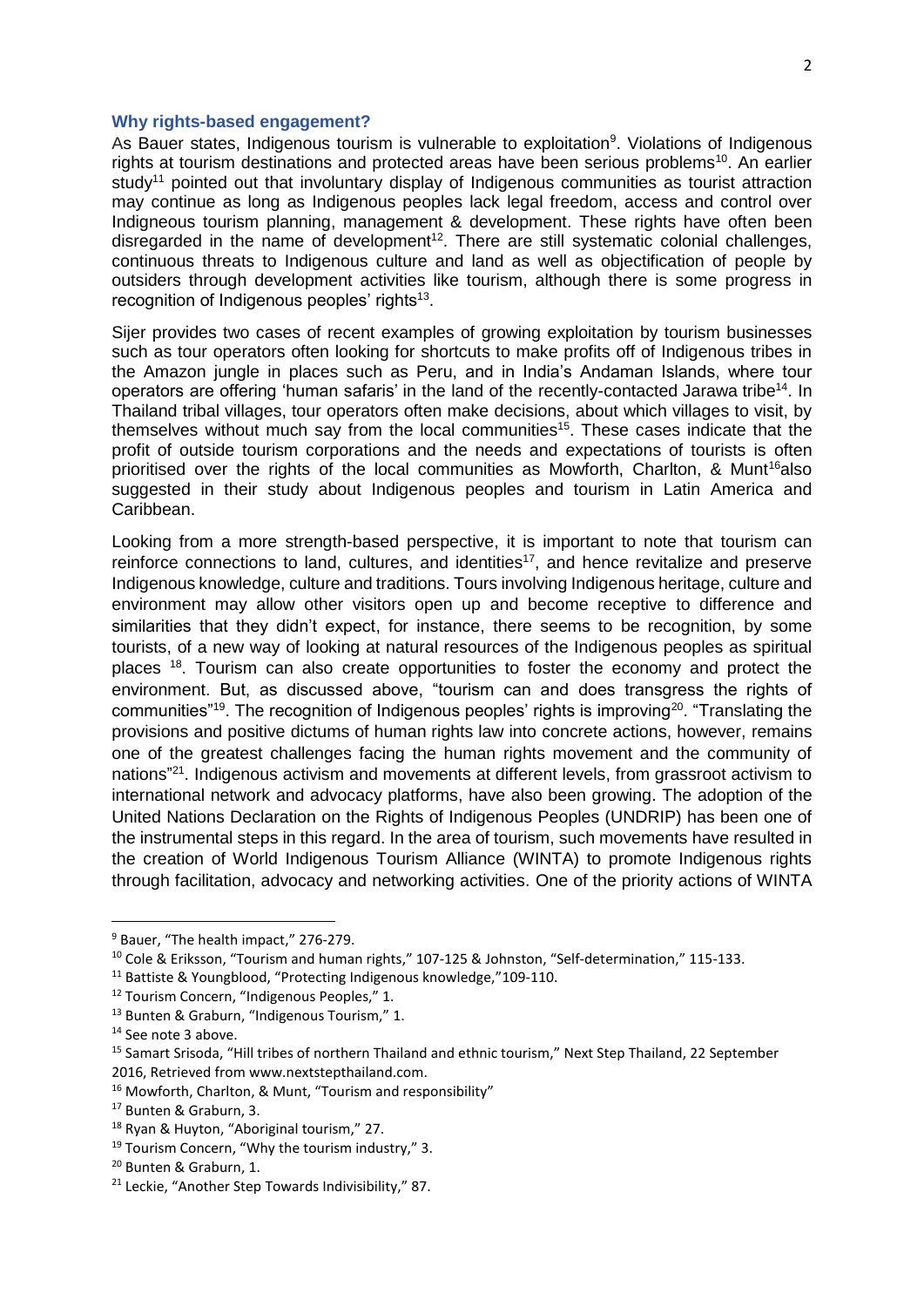in its advocacy strategies is to develop & carry out Indigenous Tourism Engagement Framework (ITEF) through a rights-based approach.

## **WINTA's Indigenous Tourism Engagement Framework (ITEF)**

The World Indigenous Tourism Alliance (WINTA) mandate to engage in Indigenous tourism advocacy, facilitation and networking activities was recognised by the World Tourism Organization (UNWTO) in its endorsement of the Larrakia Declaration in 2012. The Larrakia Declaration is arguably the most important statement of commitment from the international tourism industry that it intends to take on an active role in giving practical effect to the UNDRIP and the rights of Indigenous peoples through tourism.

One of WINTA's advocacy strategies is to engage in research and development projects that promote the rights of Indigenous peoples in tourism, and among the priority actions to deliver this strategy is to develop & carry out WINTA's Indigenous Tourism Engagement Framework (ITEF) through a rights-based approach. The framework is based on the principles of the Larrakia Declaration on the development of Indigenous tourism and is also aligned to a range of other international conventions, declarations & tourism industry guidelines.

As identified by WINTA, the 6 principles which collectively provide for the protection of Indigenous people's rights through tourism are:

- 1. Respect: Respect for customary law and lore, land and water, traditional knowledge, traditional cultural expressions and cultural heritage will underpin all tourism decisions.
- 2. Consult: That governments have a duty to consult and accommodate Indigenous peoples before undertaking decisions on public policy and programs designed to foster the development of Indigenous tourism.
- 3. Empowerment: Indigenous peoples will determine the extent and nature and organizational arrangements for their participation in tourism and that governments and multilateral agencies will support the empowerment of Indigenous people.
- 4. Partnership: The tourism industry will respect Indigenous intellectual property rights, cultures and traditional practices, the need for sustainable and equitable business partnerships and the proper care of the environment and communities that support them.
- 5. Community Benefits: That equitable partnerships between the tourism industry and Indigenous people will include the sharing of cultural awareness and skills development which support the well-being of communities and enable enhancement of individual livelihoods.
- 6. Protection: Indigenous culture and the land and waters on which it is based, will be protected and promoted through well managed tourism practices and appropriate interpretation.

As it is depicted on Figure 1 below, the ITEF is a roadmap being developed to enhance respectful engagements, based on these principles, between Indigenous communities and all the other key players in Indigenous tourism.

The diagram illustrates the key foundational components of the engagement framework. As discussed before, the six integrated guiding principles of respect, consult, empower, partner, benefit and protect emanate from the United Nations Declaration on the Rights of Indigenous Peoples (UNDRIP) and the Larrakia Declaration, and they have been benchmarked against other important international guidelines on the rights of Indigenous peoples. The arrow on the left indicates a broad category of the key players in Indigenous tourism, including Indigenous rights-holders, who were also represented in the resolution of the Larrakia declaration. If individuals and groups within these interdependent bodies come together and embrace the Larrakia principles in their engagements, it is highly likely that respectful and reciprocal engagements will be encouraged. The arrow on the right shows the importance of culturally grounded approaches to Indigenous tourism engagement. WINTA strongly believes that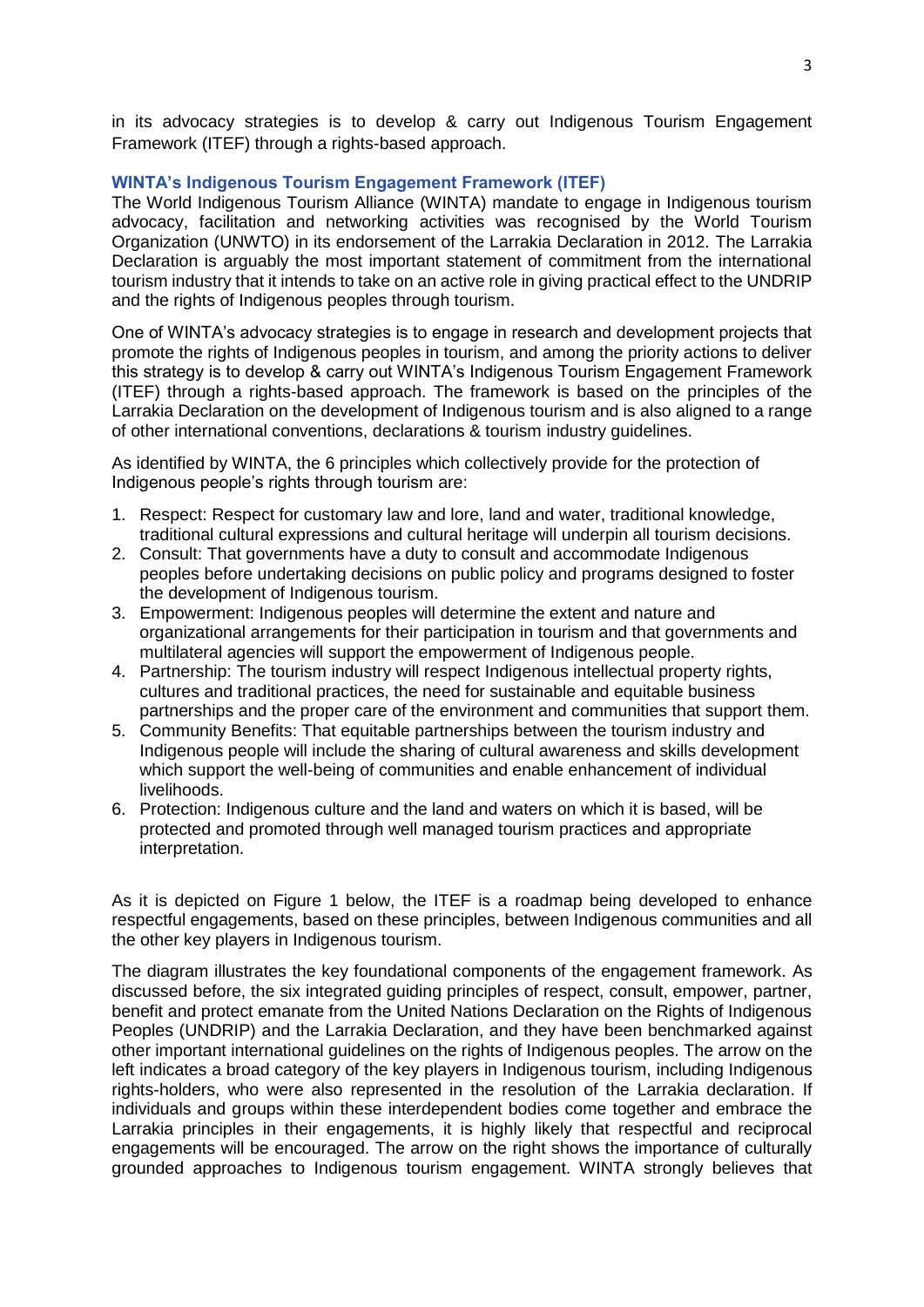Indigenous tourism activities should respect protocols rooted in Indigenous culture. The framework requires to ensure that respect is given to the cultures, languages, knowledge, values and aspirations of Indigenous peoples. This is important because the dominant practice of tourism has dismissed Indigenous knowledge, voices and involvement and functioned to standardize the sector<sup>22</sup>. But, "Indigenous knowledge is rich and dynamic, it embodies the relationships and connections we make<sup>"23</sup>. Therefore, the ITEF recognizes that integration of Indigenous thoughts and worldviews is central to enhance respectful engagements.



*Figure 1: WINTA Indigenous Tourism Engagement Framework (ITEF)*

The other key reason to take a culturally grounded Indigenous driven approach in the ITEF is to support Indigenous self-determination in tourism, which means, "the right of a community to decide whether it wants to have a tourism economy, which parts of its culture will be shared and which will remain private, and what type of protocols will govern access to and use of cultural property"<sup>24</sup>. Upholding this right is thus fundamental for positive outcomes through a rights-based Indigenous tourism engagement. Besides, understanding and honoring the values and aspirations of the indigenous communities that are/will be engaged with is the other important element of this framework. These aspirations may include: recognition and identity, self-determination, language retention, protection of customary land and resources, need for free, prior and informed consent, education, health, employment, etc. The ITEF does not intend to outline a one-size-fits-all approach to Indigenous tourism engagement. It is rather an approach that requires the integrated use of the knowledge, traditions, values, and aspiration of each Indigenous communities as guiding frameworks. It is an approach that could inform good practices of engagement, and one which could be adapted to different locations and circumstances.

**.** 

<sup>22</sup> Chambers & Buzinde; Nielson & Wilson

<sup>&</sup>lt;sup>23</sup> Martens, Cidro, Hart, McLachlan, "Understanding Indigenous," 32.

<sup>24</sup> Johnston, 121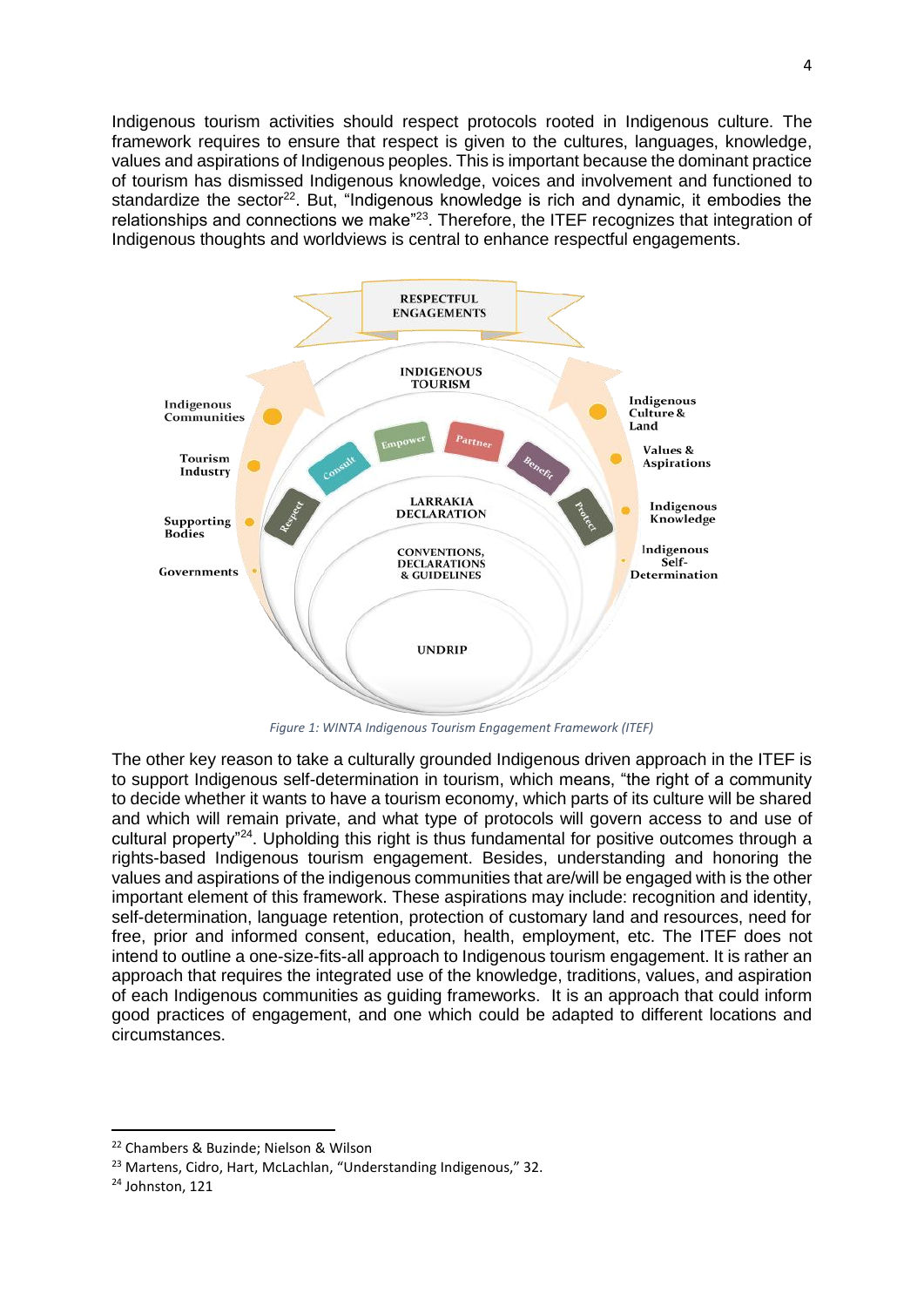Respectful engagement with Indigenous culture and land is the other key component of WINTA's ITEF framework. Indigenous territories are often areas of high cultural and ecological diversity with an immense Indigenous tourism potential. There is a deep relationship between Indigenous peoples and the land and this connection to the land is fundamental for the cultural identity of Indigenous peoples. It is estimated that Indigenous peoples are the guardians for more than 80 per cent of the world's biodiversity<sup>25</sup>. A strong Indigenous connection to the land underpins their intergenerational stewardship of natural resources and ecological knowledge. WINTA's ITEF embraces clear understanding of this symbiotic relationship between culture and nature and intends to support Indigenous communities' efforts to curb the disruption of their connections to their traditional lands, customs and traditions.

# **Acknowledgement of Indigenous communities as rights-holders in Indigenous tourism**

Indigenous communities are the key rights-holders in Indigenous tourism engagement. As we know, tourism brings together various individuals, groups and organizations that have various interests and roles. These include: communities, tourists, tourism service providers, governments, and other supporting bodies like NGOs. These are often referred to as stakeholders, actors, key players and the like. They all play key roles in Indigenous tourism and they all have rights and responsibilities in their engagements. As discussed in the introduction section, the central concept in Indigenous tourism is the right of communities to have control over their engagement with tourism. As Boesen & Martin state, "rights holders have an obligation to respect the rights of others and to take responsibility for their own actions"<sup>26</sup>. Hence, others involved in Indigenous tourism also have their own rights and responsibilities. Tourists, for instance, have both rights and responsibilities, but when they take part in Indigenous tourism, they bear a duty to respect destination communities $^{27}$ . When tourism service providers like tour operators engage in Indigenous tourism, they also have a responsibility to recognize and respect the rights of Indigenous rights-holders<sup>28</sup>. "Travel companies that interact with Indigenous communities have a special responsibility to help them safeguard their resources and can play a key role in helping to do so"<sup>29</sup>.

A rights-based approach, which centers on recognizing and addressing human rights issues in tourism $30$ , is important to ensure community control, mitigate the potential undesirable impacts of tourism, and in order to foster harmonious partnerships among Indigenous rightsholders and other tourism industry stakeholders. The central principle of Indigenous rights is self-determination or the right to decide for or against a tourism development and the degree to which cultural heritages are shared with outsiders<sup>31</sup>. It means, "the right of a community to decide whether it wants to have a tourism economy, which parts of its culture will be shared and which will remain private, and what type of protocols will govern access to and use of cultural property" <sup>32</sup>. It is the right of the Indigenous communities to decide on such matters and therefore Indigenous communities are not just mere stakeholders of Indigenous tourism, their role is beyond having some stake in the process. They are rights-holders who should be the key decision makers regarding their engagements with other Indigenous tourism stakeholders.

1

<sup>&</sup>lt;sup>25</sup> World Resources Institute (WRI) in collaboration with United Nations Development Programme, United Nations Environment Programme, and World Bank

<sup>26</sup> Boesen & Martin in Cole, "Tourism and water," 99.

<sup>27</sup> Cole, 99.

<sup>&</sup>lt;sup>28</sup> Tourism Concern, "Why the tourism industry".

<sup>&</sup>lt;sup>29</sup> George Washington University, 5.

<sup>30</sup> See note 28 above

<sup>31</sup> Bauer; Johnston

<sup>32</sup> Johnston, 121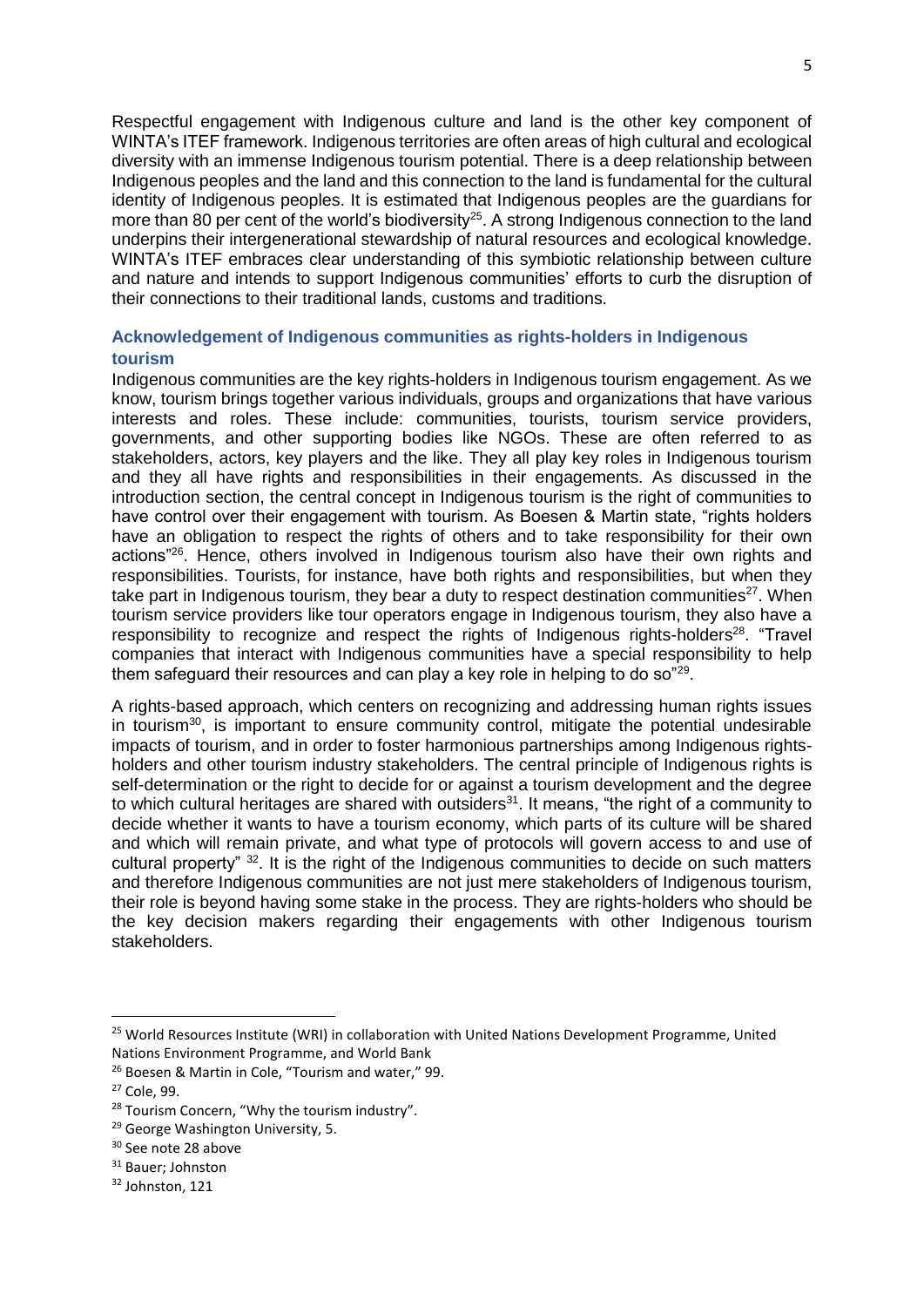## **The importance of respectful engagements in Indigenous tourism**

Engagements between various players in tourism and Indigenous rights-holders can have unfavorable consequences when the rights of Indigenous communities are violated. This section focuses on the importance of respectful engagements to bring about favorable consequences for all involved in Indigenous tourism.

The term respect is consistently used by Indigenous peoples to underscore the significance of our relationships and humanity. Through respect, the place of everyone and everything in the universe is kept in balance and harmony. Respect is a reciprocal, shared, constantly interchanging principle which is expressed through all aspects of social conduct…The denial by the West of humanity to Indigenous peoples, the denial of citizenship and human rights, the denial of the right to self-determination-all these demonstrate palpably the enormous lack of respect which has marked the relations of Indigenous and non-Indigenous peoples<sup>33</sup>.

Respect for the rights of Indigenous peoples underpins Indigenous aspirations for engagement in tourism. The following are few of the questions that need to be addressed by the tourism industry when considering respectful and reciprocal engagements:

- Do visitors come for a true cultural immersion and genuine engagement or merely hoping for the perfect photo opportunity?<sup>34</sup>
- Do travelers inform themselves on the tribe they wish to visit and make sure that any payments go directly to benefiting the indigenous people?<sup>35</sup>
- Do governments act to protect Indigenous communities with legislation; NGOs with awareness raising campaigns; tour operators by following a strict code of conduct?<sup>36</sup>
- Before bringing any guests into remote tribal villages, do tour operators talk with village chiefs and make sure that their visitors won't disturb the community and everyone in the village is involved in the decision to accept guests and knows what to expect?<sup>37</sup>
- Does everyone adhere to the principle of free, prior and informed consent?
- Are Indigenous peoples fully aware of planned tourism activities on their lands, which they themselves authorize and benefit from?<sup>38</sup>

# **Practical Application of ITEF**

Driven by the needs and requirements of communities and others involved in Indigenous tourism, the practical delivery of the framework is informed by detailed actions or good practice provided by both general and tourism specific Conventions, Declarations, & Tourism Industry Guidelines and it is designed to provide support to a range of stakeholders in the tourism industry in a way that provides suggestions for practical action. WINTA's role is to work with all involved and facilitate suggestions for practical actions towards enhancement of respectful engagements. The ITEF principles, practices, and good practice actions inform and guide WINTA's facilitation, advocacy and networking initiatives with Indigenous rights-holders and other key players of Indigenous tourism who are intending to develop and/or implement policies and programs that have the potential to enhance the rights of Indigenous peoples.

WINTA uses platforms like community gatherings, conferences, summits, seminars, workshops, research projects and consulting services to support rights-based Indigenous tourism engagements across the world. As part of these initiatives, we have recently facilitated

**.** 

<sup>33</sup> Smith, "Decolonizing Methodologies," 120.

<sup>&</sup>lt;sup>34</sup> Sijer

 $35$  ibid

<sup>36</sup> ibid

<sup>&</sup>lt;sup>37</sup> Srisoda

<sup>&</sup>lt;sup>38</sup> Tourism Concern, "Indigenous peoples and tourism".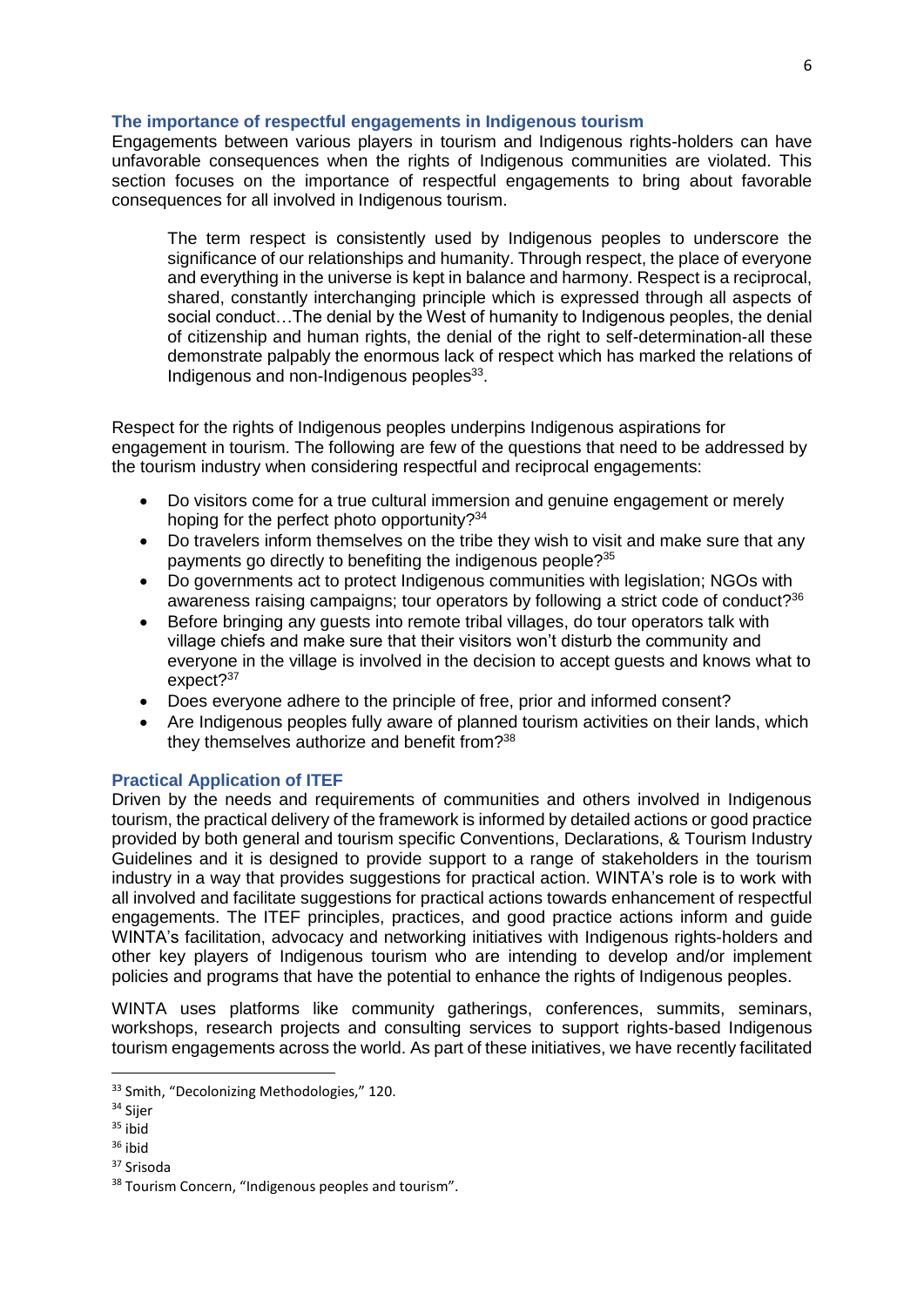workshop and seminar projects in the Wellington Region of Aotearoa New Zealand. One was a workshop project with Kapiti Island Whanau (family) which was positioned as the communities' workshop, not as WINTA workshop, and good lessons that might inform future deliveries to other communities were obtained. The most recent project is the delivery of a seminar on 'Tourism industry engagement with Indigenous peoples as rights-holders' in collaboration with Victoria University of Wellington for the academic community and other invited guests from tourism and related organizations. The seminar presentation was designed in a way that integrates Indigenous protocols, methodologies and literature, and in a way that encourages active engagement of seminar participants through practical information shared by Kapiti Island whanau (family).

Subsequent trainings and workshops facilitated with various communities and stakeholders are aimed at enhancing respectful engagements. WINTA recognizes that there is lack of awareness among various tourism players about fundamental declarations like the UNDRIP and Larrakia, and hence the rights-based approach to Indigenous tourism. The framework is thus designed in a way that enhances awareness and inspires positive actions by everyone involved in Indigenous tourism. The engagement framework considers communities, governments, the tourism industry, NGOs, academia, other supporting bodies, and tourists both as key players and beneficiaries of WINTA's rights-based engagement framework.

### **Conclusion**

A rights-based approach is indeed important to ensure community control and benefit, mitigate the potential undesirable impacts of tourism, especially in terms of violation of Indigenous rights, and in order to foster harmonious partnerships and respectful engagements among Indigenous rights-holders and others in the tourism industry. The rights-based Indigenous tourism projects that have been guided by ITEF and undertaken by WINTA in collaboration with an Indigenous community and the academia are among the key initiatives that have so far resulted in an added value by promoting a rights-based approach to Indigenous tourism to a diverse group of audience that comprised of a Maori whanau, University professors, tourism industry leaders, policy makers, NGOs and tourism consultants. Such initiatives should be strengthened to encompass different Indigenous tourism bodies and should be expanded across various geographical locations. That way it provides a wide range of participants more opportunities to share their insights about tourism industry engagement with Indigenous peoples as rights-holders, and also on the potential areas of collaborative advocacy, networking and facilitation works among all interested groups and organizations in Indigenous tourism from local to international levels.